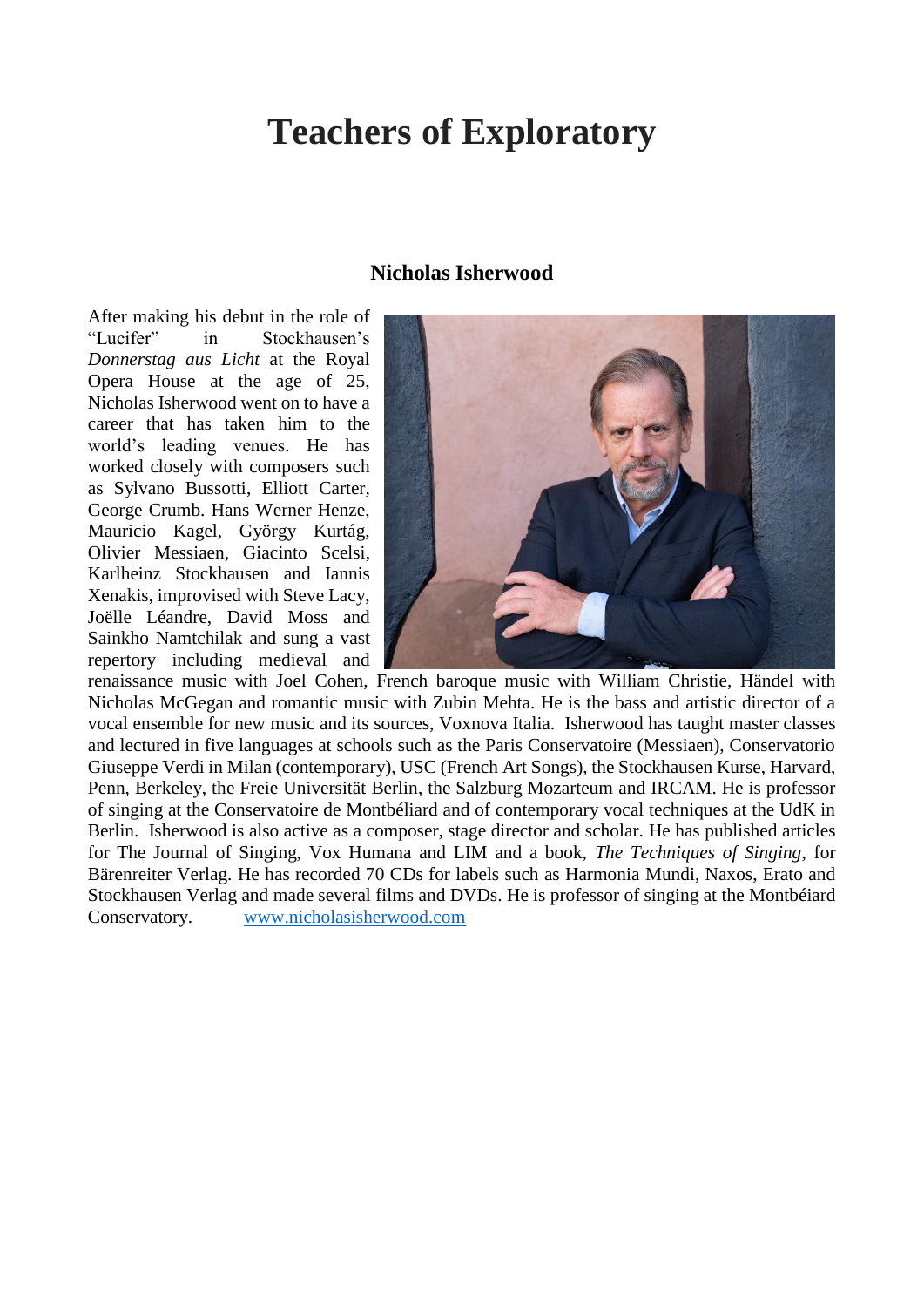## **Séverine Ballon**



Cellist and composer, Deeply engaged in the development of her repertoire, Séverine Ballon's practice draws as much on key works from the repertory as on her numerous collaborations with composers, working in the intimacy of the fabric of sound. She has premiered many solo works, including those by Rebecca Saunders, Chaya Czernowin, Mauro Lanza, Francesca Verunelli, Marianthi Papalexandri-Alexandri, Philippe Leroux. She studied the cello at the Hochschule für Musik in Berlin and in Lübeck with Joseph Schwab and Troels Svane, and composition at the Musikhochschule Freiburg with Johannes Schöllhorn. In 2004- 2005 she was 'academist' at the Ensemble Modern (Internationale Ensemble Modern Akademie). She perfected her contemporary cello technique with cellists Siegfried Palm, Pierre Strauch and Rohan de Saram.

In 2005-2006 she was solo cellist of the Toulouse Chamber Orchestra, but subsequently decided to concentrate on contemporary music and on the premiere of new works. In 2008-

2009 she was resident artist at the Akademie Schloss Solitude in Stuttgart.

Thanks to the Harvard French Scholarship Fund and an Arthur Sachs grant she was a fellow at Harvard University in 2014/15, and in 2016-2017 she was a Visiting Artist at CCRMA/Stanford University.

Laureate of the 'concours Luc Ferrari' in 2019, she composed in 2021 the 1 hour piece *je suis honorée d'être née dans ta tête'* for a speaker and 3 musicians, on texts from Babouillec, a project produced by La Muse en Circuit. She composed and performed the original score for the feature-length film 'The Ornithologist' (2016) by João Pedro Rodrigues.

Her solo CD, 'Solitude', was released on label Aeon/Outhere in 2015 and her debut-CD as a composer 'Inconnaissance was released on the label All That Dust'.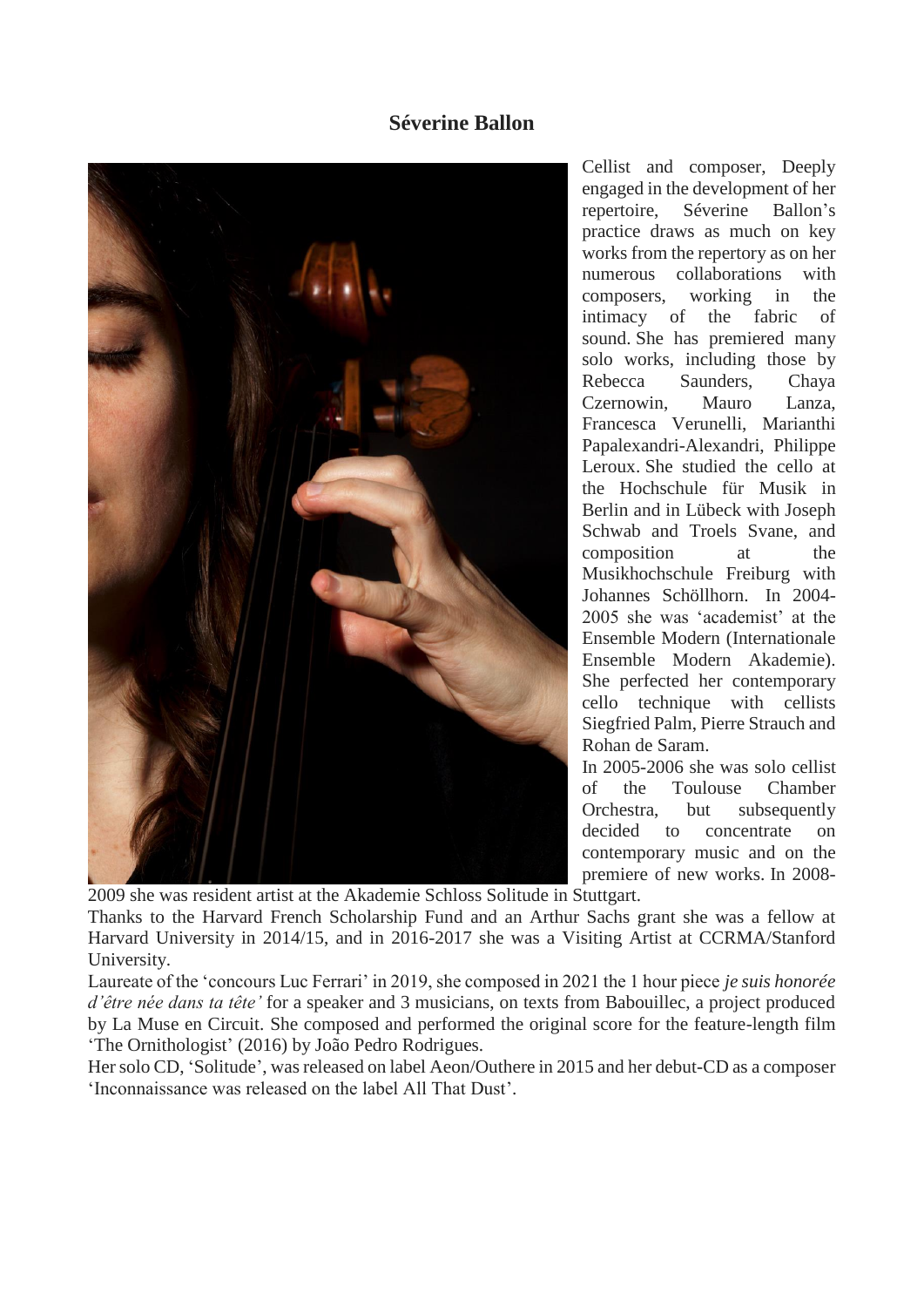# **Abbie Conant**

Juilliard trained trombonist and performance artist, Abbie Conant, was principal trombone of the Royal Opera House in Turin, Italy from 1979-80 and solo trombone in the Munich Philharmonic 1980 to 1993. The International Trombone Association Journal has featured her in a cover article and described her as "in the first rank of world class trombonists". She has recorded a highly acclaimed CD of trombone and organ music, has performed as a soloist, and given masterclasses in over 200 cities in Europe and



America. She is Professor of Trombone at the Staatliche Hochschule für Musik in Trossingen, Germany – the first and only woman professor of trombone in Germany. She has been a jury member of the Geneva Competition, the Porcia Competition, and the Rimsky-Korsakov Competition in St. Petersburg, Russia and will judge the Munich ARD Competition in 2022. In 1996 she was voted President-elect of the International Trombone Association. Her experiences as a woman trombonist comprise the final chapter of Malcom Gladwell's popular book *Blink,* which was on the NYT Bestseller list for 18 weeks. She and composer William Osborne have collaborated for over 40 years to create a new genre of chamber music theater where the trombone essentially becomes a fully integrated character central to the dramatic expression of the whole.

Website: www.osborne-conant.org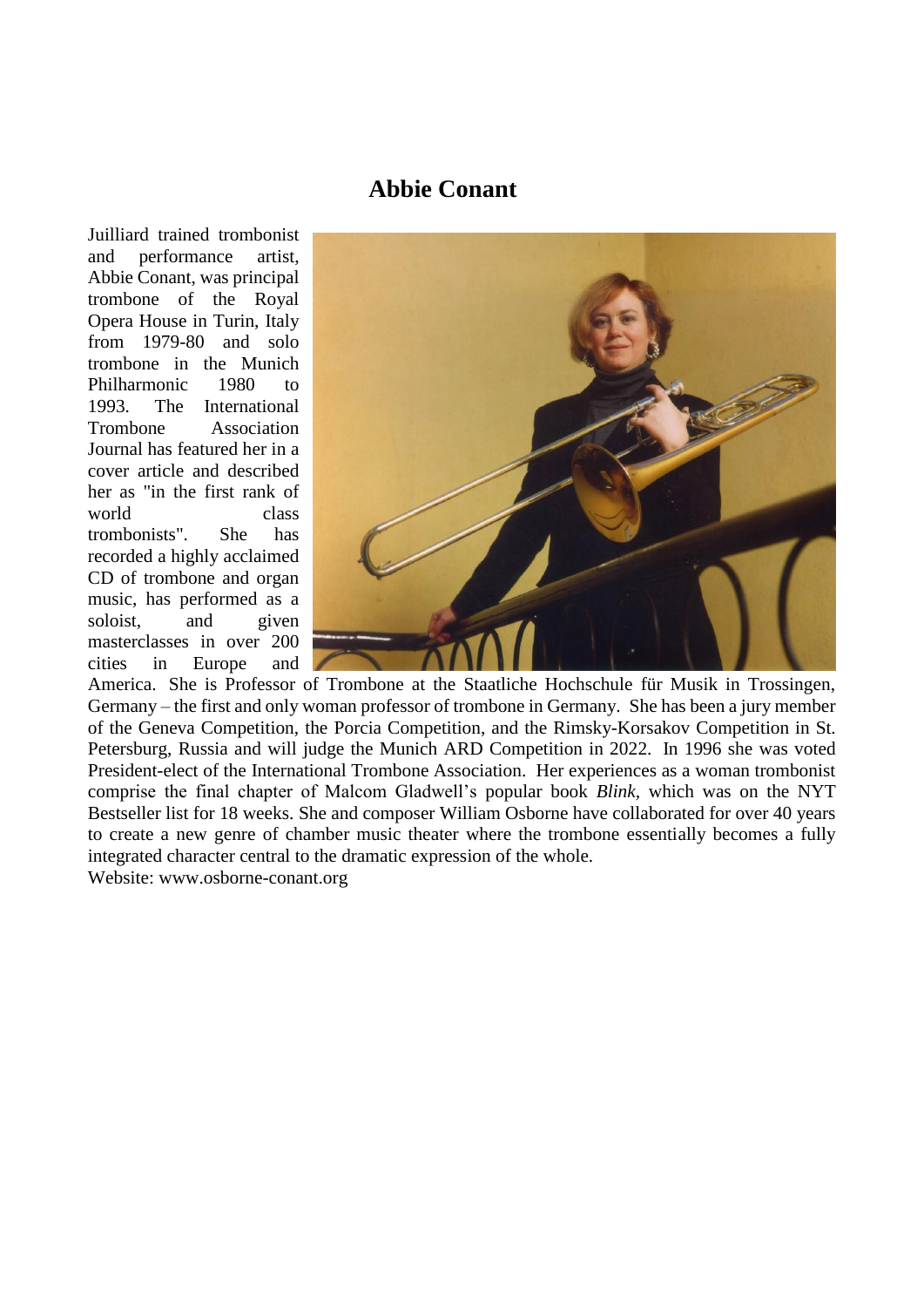## **Roberto Fabbriciani**



Roberto Fabbriciani, flutist and composer, was born in Arezzo. Original interpreter and versatile artist, Roberto Fabbriciani has innovated flute technique, multiplying through personal research the instrument's sonorous possibilities. He has collaborated with some of the major composers of our time: Luciano Berio, Pierre Boulez, John Cage, Elliot Carter, Luis De Pablo, Franco Donatoni, Brian Ferneyhough, Jean Françaix, Ernest Krenek, György Kurtág, György Ligeti, Bruno Maderna, Olivier Messiaen, Ennio Morricone, Luigi Nono, Goffredo Petrassi, Henri Pousseur, Wolfgang Rihm, Nino Rota, Giacinto Scelsi, Salvatore Sciarrino, Karlheinz Stockhausen, Toru Takemitsu, many of whom have dedicated numerous and important works that he performed at their premiers. Fabbriciani has played

as soloist with the conductors Claudio Abbado, Riccardo Chailly, Peter Eötvös, Gianandrea Gavazzeni, Michael Gielen, Cristóbal Halffter, Vladimir Jurowsky, Peter Maag, Bruno Maderna, Riccardo Muti, Zoltán Peskó, Giuseppe Sinopoli, Lothar Zagrosek, and with orchestras including Orchestra della Scala di Milano, Orchestra dell'Accademia Nazionale di Santa Cecilia, RAI, London Symphony Orchestra, Münchener and Berliner Philharmoniker. He performed concerts at prestigious theaters and musical institutions: Scala in Milan, Berlin Philharmonic, Royal Festival Hall in London, Suntory Hall in Tokyo, Cajkowskij Hall in Moscow, Carnegie Hall in New York and Teatro Colón in Buenos Aires and has participated several times at festivals such as the Venice Biennale, Maggio Musicale Fiorentino, Ravenna, London, Edinburgh, Paris, Brussels, Granada, Luzern, Warsaw, Salzburg, Wien, Lockenhaus, Donaueschingen, Köln, München, Berlin, St. Petersburg, Tokyo, Cervantino, Wellington. He is the author of musical works and didactic texts adopted in the paths of international musical didactics, published by Ricordi and Suvini Zerboni. Among his recent compositions *Glacier in Extinction*; *Alchemies*; *Cantus*; *Suoni per Gigi*; *Quando sorge il sole*; *Zeus joueur de flûtes*; *Figaro il Barbiere* (freely from Rossini); *Grande, grande amore* (Oratorio)*; Conversazione su Tiresia* (Andrea Camilleri); *Per lo gran mar de l'essere* (Visioni di Dante). [www.robertofabbriciani.it](http://www.robertofabbriciani.it/)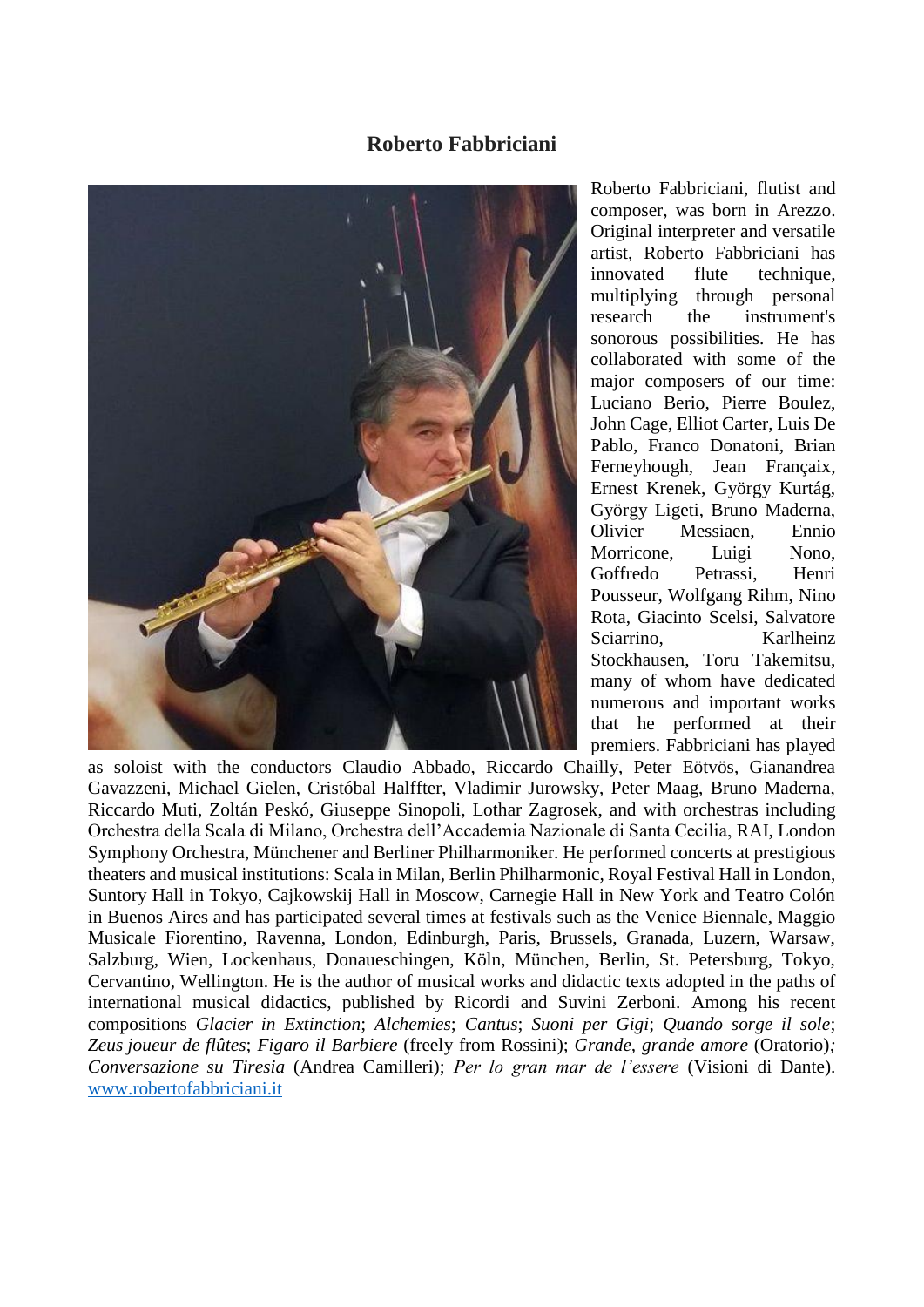### **Olga Neuwirth**

Olga Neuwirth was born in 1968 in Graz, Austria and studied at the Vienna Academy of Music and San Francisco Conservatory of Music, also studying painting and film at San Francisco Art College. Her composition teachers included Adriana Hölszky, Tristan Murail and Luigi Nono. She sprang to international prominence in 1991, at the age of 22, when two of her mini operas with texts by Nobel prizewinner Elfriede Jelinek were performed at the Vienna Festwochen. Since then her works have been presented worldwide.

Highlights include two portrait concerts at the Salzburg Festival (1998); her multimedia opera *Baa-Lambs Fest* (1993/1998) after Leonora Carrington; *Clinamen/Nodus* for Pierre Boulez and the London Symphony Orchestra (2000); composer-in-residence at the Lucerne Festival in 2002 and in 2016; world première of her music-theatre work *Lost Highway* (2003), after David Lynch which won a *South Bank Show* Award (ENO at the Young Vic, 2008); and two new operas while living in New York (2010/11) – *The Outcast-Homage to Herman Melville* and *American Lulu,* based on Alban Berg's 'Lulu'.

For over 30 years Olga Neuwirth's works



have explored a wide range of forms and genres: operas, radio-plays, sound-installations, art-works, photography and film-music. In many works she fuses live-musicians, electronics and video into audio-visual experiences. Among numerous prizes, she was the first-ever woman to receive the Grand Austrian State Prize in the category of music (2010).

*Le Encantadas* from 2014 is an immersive electronics/space/ensemble work receiving multiple performances throughout Europe.

*Masaot/Clocks without Hands*, for the Vienna Philharmonic under Daniel Harding was premièred in 2015 and in New York at Carnegie Hall as co-commissioner, conducted by Valery Gergiev; the Cleveland Orchestra under Franz Welser Möst performed the work in Autumn 2019.

The BBC Proms programmed *Aello-ballet mecanomorphe* in August 2018 for Claire Chase and the Swedish Chamber Orchestra. Most recently her new opera *Orlando* after Virginia Woolf was premiered at the Vienna State Opera in December 2019, the first woman commissioned in the 150 year history of the house and was named 'World Premiere of the Year' by the magazine Opernwelt. A new work for orchestra, countertenor and children's chorus 'Keyframes for a Hippogriff – in memoriam Hester Diamond' was commissioned for world premiere by the New York Philharmonic in May 2020, sadly that performance was postponed due to the outbreak of Covid-19. It was given